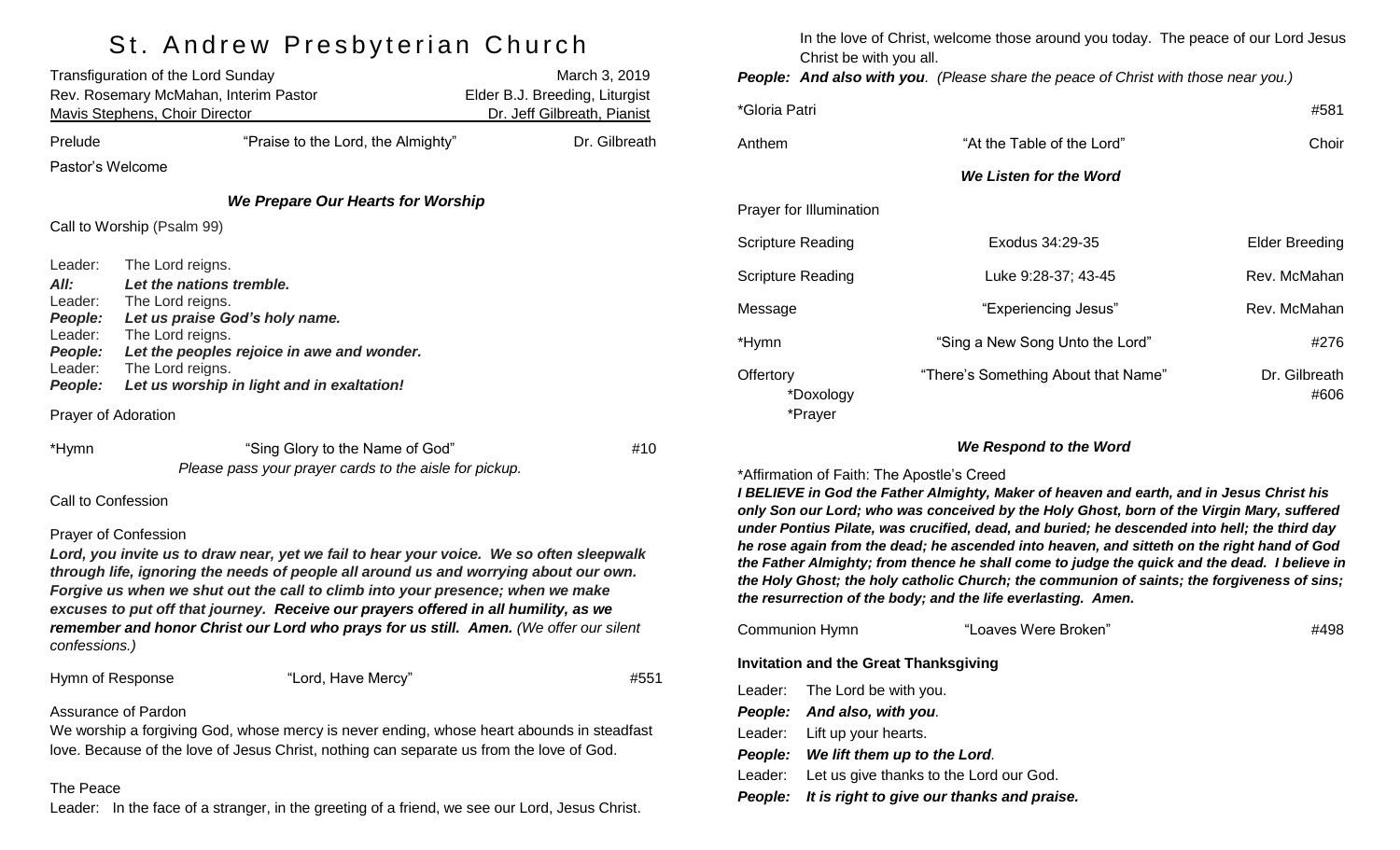- Leader: It is truly right, good, and joyful thing, always and everywhere, to give you our thanks, you who created all that is and all that ever shall be . . .
- Leader: And so, in remembrance of your mighty acts in Jesus Christ, we offer ourselves in praise and thanksgiving as a holy and living sacrifice as we proclaim the mystery of faith.
- Leader: Great is the mystery of faith.
- *People: Christ has died.*

*Christ is risen,*

*Christ will come again.* 

Breaking of the Bread and Sharing of the Cup

*Luminous Giver of all good things, in your presence, everything is a gift. We thank you for these gifts of bread and cup, work of human hands and fruit of the vine. May they nourish us for the work of serving your creation and loving you, in the name of Christ, our light and the light of the world. Amen*

| *Hymn                 | "I Want to Walk as a Child of the Light"                                                    | #377          |
|-----------------------|---------------------------------------------------------------------------------------------|---------------|
| *Charge & Benediction |                                                                                             | Rev. McMahan  |
| Postlude              | "Glory to His Name"                                                                         | Dr. Gilbreath |
|                       | *All that are able are invited to stand.<br>Bold italic type indicates our shared response. |               |
|                       | All hymns are from the Glory to God (purple) hymnal.                                        |               |

### *To Our Visitors & Guests:*

*Welcome!* It is a blessing to have you in worship with us today! We invite you to consider membership in St. Andrew Presbyterian Church. The pastor and elders will be available following the service to answer any questions you may have. If you are a first-time visitor, we would like to take you to lunch, so don't run out on us. *There is a place for you here. We are delighted to have you with us today!*

| St. Andrew Elders & Ministry Leaders 2019                              | <b>Chairperson</b> |
|------------------------------------------------------------------------|--------------------|
|                                                                        |                    |
|                                                                        |                    |
|                                                                        |                    |
|                                                                        |                    |
|                                                                        |                    |
|                                                                        |                    |
| Administration, Finance & Property Turner Matthews/Ed Wyle/Bob Naumann |                    |
|                                                                        |                    |

# Welcome to



# *"Growing in Faith; Sharing the Good News; Living in God's Love"*

March 3, 2019 - 10:00 a.m.

Rev. Rosemary McMahan, Interim Pastor 3310 Danville Rd. SW Decatur, AL 35603 Office: (256) 355-6310 [churchoffice@standrewdecatur.org](mailto:churchoffice@standrewdecatur.org) [www.standrewdecatur.org](http://www.standrewdecatur.org/)